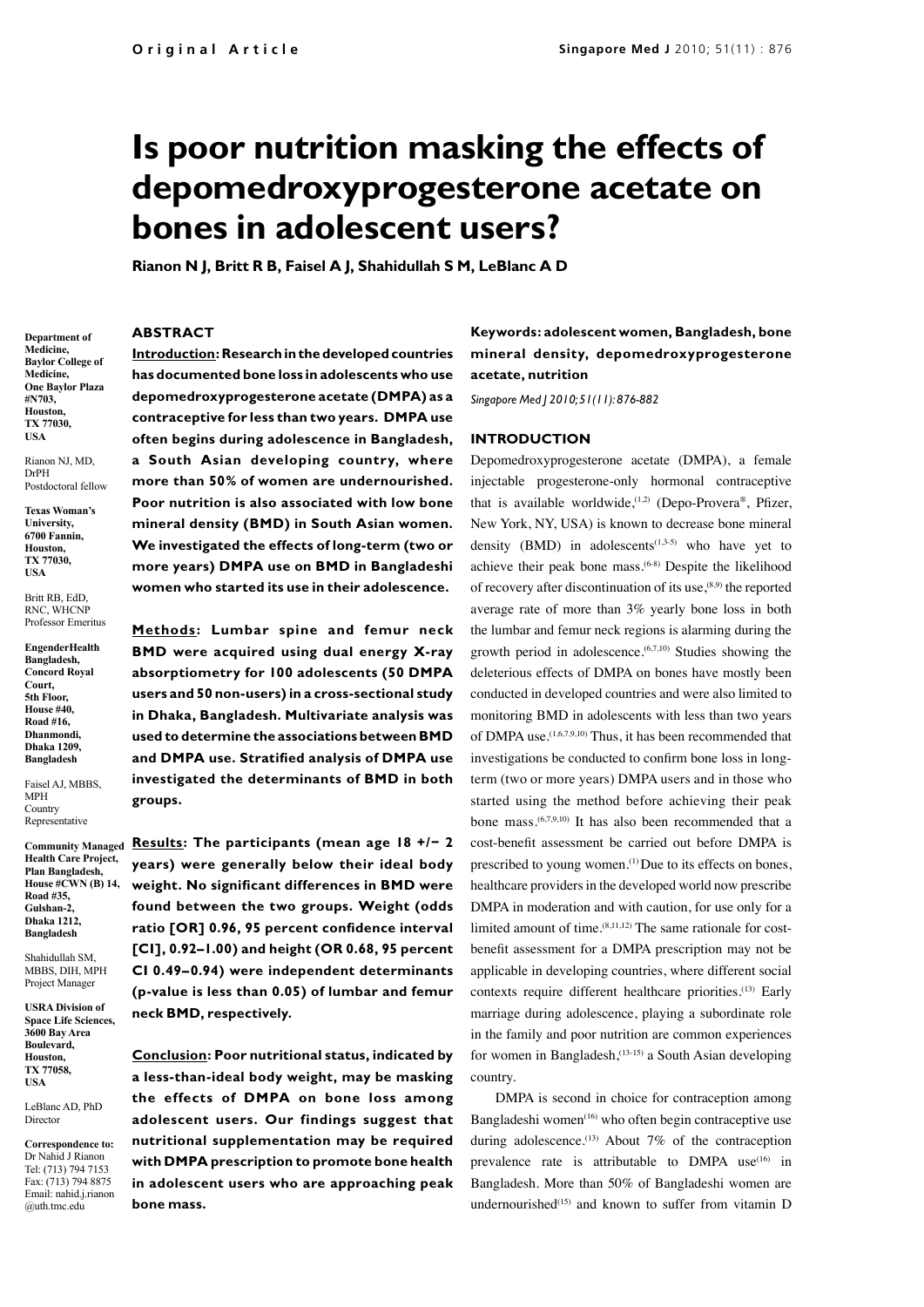deficiency, which can negatively affect bone health.<sup>(17,18)</sup> Poor socioeconomic status and nutrition, indicated by a less-than-expected body weight, are associated with lower BMD in women (age 20–60 years) in Pakistan and India.(19-21) Lower BMD has also been reported in Bangladeshi women (age 30–34 years) who are using DMPA when compared to oral contraceptive pill users and non-DMPA users. $(22)$  There is a gap in knowledge regarding the effects of DMPA use on BMD in young undernourished Bangladeshi women who started using the contraceptive in their adolescent years.

The prescription policy for DMPA use may not be as simple in Bangladesh as in the developed countries, where FDA recommendation and black box warning are used as policy guidelines.<sup>(12)</sup> Maternal choices of contraception and health over social preference in Bangladesh may not be easily comparable to those in the developed world. $(13,14)$  Despite concerns regarding bone loss, no established policy guideline for DMPA prescription in relation to bone health in adolescent users is yet available.<sup>(4)</sup> Nevertheless, DMPA is popular among Bangladeshi adolescents who may find the concealing option of the injectable method conveniently favourable in their social settings.<sup>(13)</sup> Patient determinants, such as the nutritional status related to bone health, may also affect prescription policies for DMPA use.<sup>(23)</sup> It is therefore important to determine the indicators of BMD among long-term adolescent DMPA users, which may help in designing a prescription policy for DMPA use in this vulnerable age group.

The primary objective of this study was to determine the association between long-term DMPA use and decreased BMD in women who began their use in adolescence, compared to those (from similar age and socioeconomic group) who did not use any hormonal contraceptives. We further investigated the determinants of BMD in these two groups using separate multivariate logistic models to determine the potential risk factors for bone loss.

## **METHODS**

A total of 100 Bangladeshi women were recruited to participate in this cross-sectional study conducted in Dhaka, Bangladesh in 2003. The participants were patients from similar socioeconomic backgrounds who were attending two reproductive health clinics run by a non-governmental organisation located in Dhaka. They were divided into DMPA users  $(n = 50)$  and non-DMPA users ( $n = 50$ ), depending on their history of DMPA use. DMPA users were women who started using DMPA (150 mg intra-muscular injection every three months) at age  $\leq$ 

19 years and had been users for at least two years. Non-DMPA users were women who were not on any hormonal contraceptive methods at that time and must not have utilised hormonal contraceptives for at least six months at the time of recruitment. Women with a history of bone disease or major fractures were excluded from the study.

One of the principal investigators, who was able to speak the native language (Bengali), trained a data collector for recruitment and data collection in Dhaka. DMPA users and non-users were identified through the clinic documents. Participants were recruited over a period of six months by the data collector with help from local field workers employed by the clinic. Some participants were approached to participate in the study during their routine clinic visit; others were contacted through the field workers and were approached at the clinic at a later time. Each participant voluntarily signed an informed consent form before participating in the study. We recruited women under the age of 18 who were married, and they were therefore able to give voluntary consent. Approval to conduct the study was obtained from the Institutional Review Board of Baylor College of Medicine, Houston, TX, USA and the Bangladesh Medical Research Council.

Data on age, weight, height, monthly income (in 'taka', the Bangladeshi currency), history of contraceptive use, reproductive history (age of menarche, number of pregnancies and number of months since last childbirth), physical activities (walking to and from work for  $\ge$  one mile each way), dairy intake (daily vs. none) and the use of calcium and vitamin supplement was obtained via a questionnaire survey. The lack of formal institutional education among our participants limited us from collecting information on education level; however, all the participants were able to sign their names. Smoking was not reported by any participant. Data on alcohol consumption, which is not a usual and culturally accepted behaviour in the community of our interest, was not collected.

Most women were unable to recall their exact age of menarche. Based on a previous report, $(24)$  the age of 12 years was used as the average age of menarche and as a point of reference for the length of DMPA use. The participants had no difficulty reporting the number of years since they started their first period. Thus, if a woman started using DMPA six years after menarche, her age at the start of DMPA use would be  $18 (12 + 6)$ years. The length of DMPA use was also well documented in the patient's medical record. As more than two-thirds (68%) of the users started DMPA use immediately after childbirth, we excluded the length of DMPA use from the multivariate model, and the duration of use since the last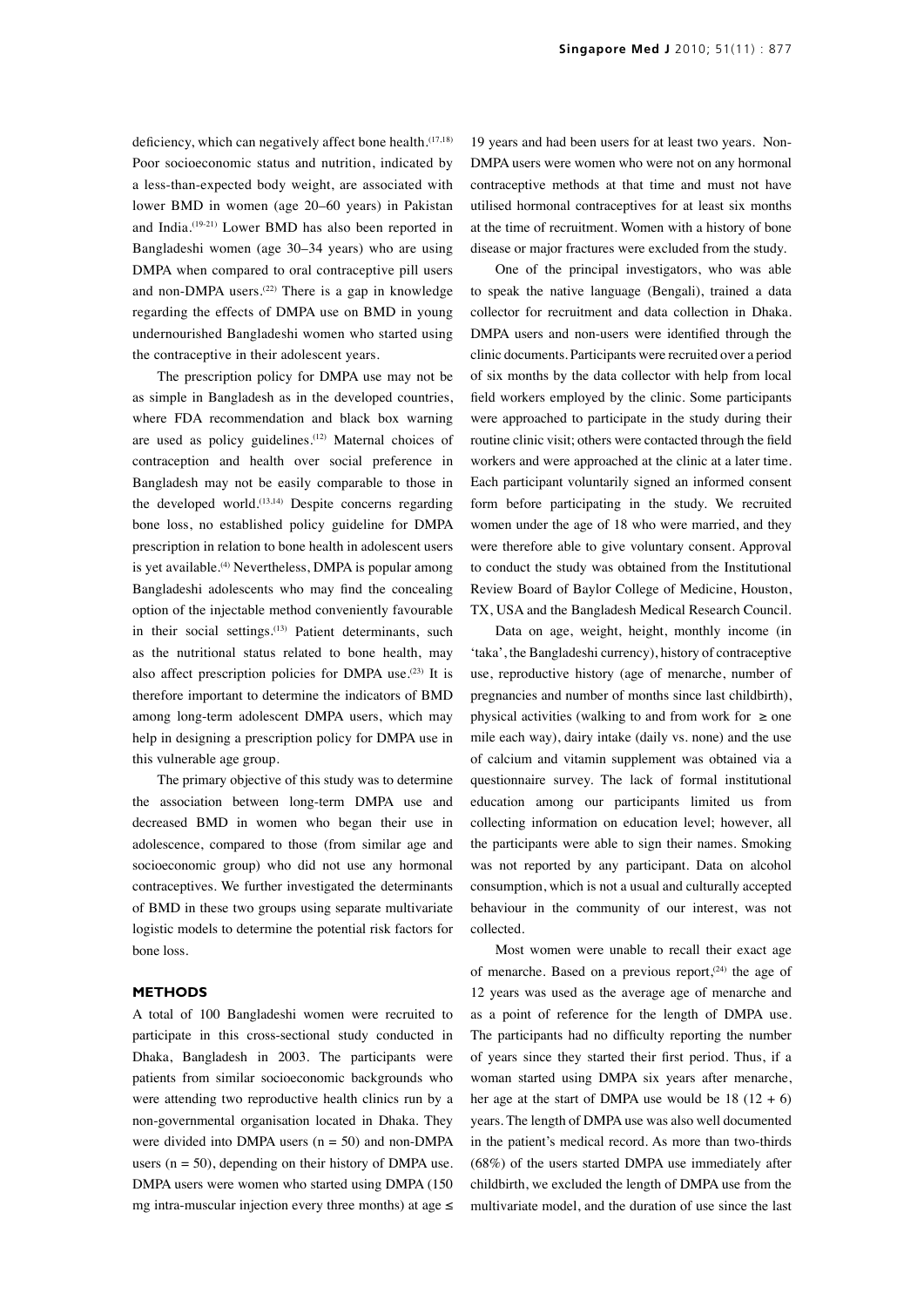| Population characteristic           | Mean $\pm$ SD (range) |                                 |                              | p-value |
|-------------------------------------|-----------------------|---------------------------------|------------------------------|---------|
|                                     | Total                 | <b>DMPA</b> users<br>$(n = 50)$ | Non-DMPA users<br>$(n = 50)$ |         |
| Age (yrs)                           | $18 \pm 2(13 - 21)$   | $19 \pm 1$                      | $17 \pm 2$                   | < 0.05  |
| Weight (kg)                         | $42 \pm 7(21 - 65)$   | $42 \pm 7$                      | $42 \pm 6$                   | 0.76    |
| Height (cm)                         | $150 \pm 6$ (117-160) | $150 \pm 5$                     | $150 \pm 7$                  | 0.98    |
| BMI $(kg/m2)$                       | $19 \pm 3 (9 - 29)$   | $19 \pm 3$                      | $19 \pm 3$                   | 0.76    |
| Monthly income*                     | $3 \pm 1 (0.6 - 9.0)$ | $3 \pm 1$                       | $3 \pm 1$                    | 0.76    |
| Pregnancies<br>None<br>One          | 20<br>60              | 2<br>62                         | 38<br>58                     | < 0.05  |
| Time since last childbirth (mths)   | $31 \pm 18(2 - 96)$   | $38 \pm 16 (24 - 96)$           | $19 \pm 15(2 - 60)$          | < 0.05  |
| Length of amenorrhea (mths)         | $8 \pm 12$            | $15 \pm 14$                     | $2 \pm 4$                    | < 0.05  |
| Do not walk at least one mile daily | 12                    | 10                              | 4                            | 0.76    |
| No dairy intake                     | 41                    | 42                              | 40                           | 0.84    |
| No calcium supplement intake        | 88                    | 90                              | 86                           | 0.54    |
| No multivitamin intake              | 77                    | 82                              | 72                           | 0.24    |
| Below average lumbar spine BMD      | 56                    | 56                              | 56                           | 1.00    |
| Lumbar spine BMD $(g/cm2)$          |                       | $0.987 \pm 0.10$                | $0.984 \pm 0.11$             | 0.87    |
| Below average femur neck BMD        | 43                    | 44                              | 42                           | 0.84    |
| Femur neck BMD (g/cm <sup>2</sup> ) |                       | $0.870 \pm 0.13$                | $0.874 \pm 0.12$             | 0.88    |

#### **Table I. Population characteristics of DMPA users and non-users.**

\* Income is in thousands of taka, the Bangladeshi currency.

DMPA: depomedroxyprogesterone acetate; BMI: body mass index; BMD: bone mineral density; SD: standard deviation

childbirth (a common variable for both groups) was kept in the model instead. The number of months since the last childbirth in the DMPA users thus became a surrogate for the length of time for DMPA use in the user group. Five non-DMPA users (10%) had their last childbirth less than six months ago. In the non-DMPA user group, no significant differences in BMDs (lumbar or femur neck) were detected between women whose last childbirth was < six months ago and those whose childbirth was ≥ six months ago, and therefore, all non-DMPA users were considered in the same category for the variable, "months since last child birth".

Recreational physical activities were not reported by any of our participants. However, most women walked to and from work every day. In addition, most reported engaging in manual labour for work, although the types of activities were not reported due to a lack of specific questions asked in the survey. Based on the pattern of the report, walking less than one mile each way between work and home was set as risk level for data analysis. Participants reported milk intake in different forms, for instance, "a little bit with rice or tea", or in yogurt form. None reported milk intake in terms of glasses or servings per day. Given this limitation in quantifying milk or dairy intake, we reported any kind of dairy intake as positive dairy intake per day. No dairy intake was considered risk level for our analysis.

Lumbar spine (L1–L4) BMD (LBMD) and femur neck BMD (FBMD)  $(g/cm^2)^{(25)}$  were acquired by a Lunar DPX-L dual energy X-ray absorptiometry (DEXA) (GE Medical Lunar, Madison, WI, USA) scanner. The data collector accompanied the participants to a nearby facility to obtain their BMD measurements. The same trained technician performed the scanning on all participants. No T-score was available due to the lack of reference data for the particular age group of our participants. Participants were thus divided into two sub-groups based on their mean BMD. The group with a below-average BMD was considered to have low BMD and was used as the reference group for the multivariate analyses.

The data was analysed using the STATA software version 9.0 (StataCorp LP, College Station, TX, USA). Descriptive statistics showed the population characteristics by DMPA use: DMPA users and non-DMPA users. A general multivariate model was developed to determine the association between BMD (lumbar and femur neck regions) and DMPA use. The model was adjusted for age, weight, height, income, the number of pregnancies, the number of months since the last childbirth, physical activity, dairy intake, vitamin and calcium supplement use. Age since menarche was excluded from the multivariate model to avoid co-linearity with age. The variable "Groups", which distinguishes DMPA users from non-DMPA users, was the independent variable in this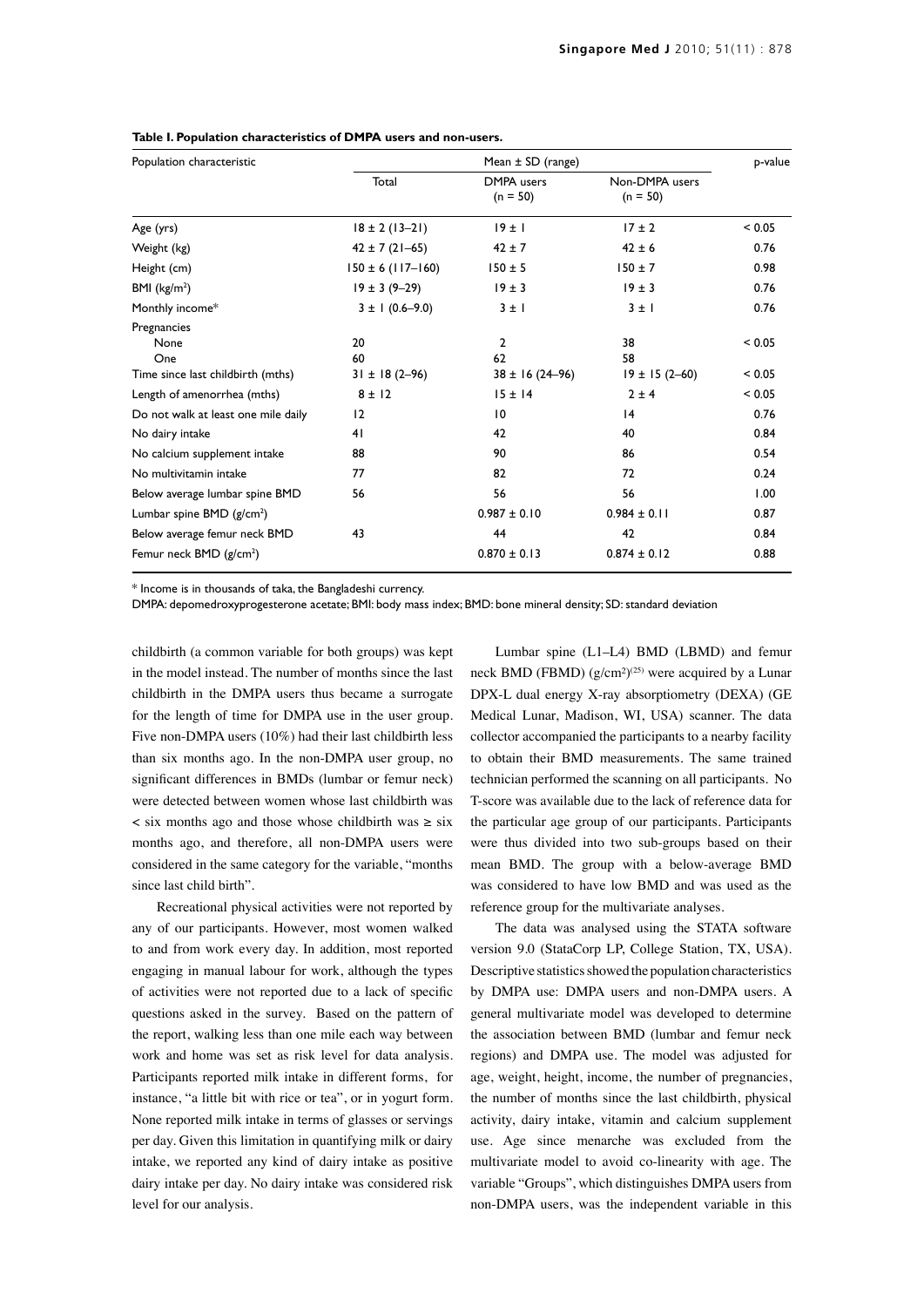| Determinant of lumbar spine BMD | Odds ratio (95% confidence interval) |                                 |                       |  |
|---------------------------------|--------------------------------------|---------------------------------|-----------------------|--|
|                                 | General model                        | Stratified models               |                       |  |
|                                 |                                      | DMPA users                      | Non-DMPA users        |  |
| Age                             | $0.89(0.64 - 1.24)$                  | $0.85(0.47 - 1.54)$             | $1.26(0.63 - 2.52)$   |  |
| Weight                          | $0.96$ (0.92-1.00)*                  | $0.96(0.91 - 1.01)$             | $1.00(0.91 - 1.11)$   |  |
| Height                          | $0.90(0.72 - 1.13)$                  | $0.71(0.47 - 1.07)$             | $0.75(0.50 - 1.13)$   |  |
| Monthly income                  | $1.00(0.99 - 1.00)$                  | $1.00(0.99 - 1.00)$             | $0.99(0.99 - 1.00)$   |  |
| Number of pregnancies           | $2.36(0.7 - 7.24)$                   | $3.50(0.65 - 18.97)$            | $5.27(0.29 - 97.17)$  |  |
| Years since last childbirth     | $0.99(0.97 - 1.03)$                  | $1.01$ (1.01-1.11) <sup>*</sup> | $0.91(0.82 - 0.99)^*$ |  |
| Length of amenorrhoea           | $1.02(0.97 - 1.07)$                  | $1.02(0.97 - 1.08)$             | $1.21(0.83 - 1.76)$   |  |
| Walk at least a mile daily      | $0.63(0.16-2.46)$                    | $0.32(0.03 - 3.90)$             | $1.56(0.06 - 39.18)$  |  |
| Dairy intake                    | $1.52(0.53 - 4.37)$                  | $0.65(0.14-2.94)$               | 17.25 (0.65-455.92)   |  |
| Multivitamin use                | $0.82(0.16-4.11)$                    | $5.87(0.37 - 94.10)$            | $0.02(0.00-2.01)$     |  |
| Calcium use                     | $1.49(0.20 - 10.98)$                 | $0.98(0.03 - 36.88)$            | $3.13(0.05 - 184.91)$ |  |
| Groups                          | $1.00(0.28 - 3.56)$                  |                                 |                       |  |

**Table II. Determinants of lumbar spine BMD in the general and stratified models according to DMPA use.**

 $*$  p-value  $< 0.05$ 

BMD: bone mineral density; DMPA: depomedroxyprogesterone acetate

multivariate model. BMD was the outcome variable for the multivariate models. Separate general models were developed for LBMD and FBMD. The data was stratified by DMPA use to determine the indicators of BMD for DMPA users and non-DMPA users. Separate multivariate models were developed with LBMD and FBMD as dependent variables, where low BMD was the reference population for all stratified models. All the results are reported as odds ratio (OR) with 95% confidence interval (CI).

# **RESULTS**

The mean age of the study participants  $(n = 100)$  was  $18 \pm 2$  (range 13–21) years. They were considered underweight based on the ideal body weight (45.5 + 2.3 [height in inches − 60] kg). Both the DMPA and non-DMPA users were similar in terms of their height, weight, BMI and monthly income (Table I). DMPA users were older, had a greater number of pregnancies and a longer length of time since their last childbirth compared to the non-DMPA users (Table I). The mean length of time of DMPA use was  $29 \pm 7$  months. There was no significant difference in BMD either in the lumbar or femur neck region between the two groups (Table I). The mean lumbar spine BMD was  $0.986 \pm 0.11$  (range 0.729–1.242) g/cm² and that of the femur neck BMD was 0.872 ± 0.13 (range 0.496–1.224) g/cm². Despite the lack of available T-score for the particular age range of women, most participants (84%) above 19 years of age (n  $= 24$ ) had a low BMD (LBMD 0.982  $\pm$  0.09 g/cm<sup>2</sup>, range 0.841–1.160 g/cm<sup>2</sup> and FBMD 0.838  $\pm$  0.13 g/cm<sup>2</sup>, range 0.496–1.036 g/cm²), in terms of age-matched Z-score reported by the scanner manufacturer's database. Table I describes the population characteristics of the DMPA users and non-DMPA users.

Multivariate logistic analysis (general model) did not show any significant differences in either LBMD or FBMD between the DMPA users and non-DMPA users (Table II). Weight was an independent determinant (OR 0.96, 95% CI 0.92–1.00) of LBMD (p < 0.05) (Table II), while height was the independent determinant (OR 0.68, 95% CI 0.49–0.94) of FBMD (p < 0.05) (Table III) in the general multivariate model. Neither weight nor height remained significantly associated with LBMD in the stratified models (Table II). However, height remained significantly associated with FBMD only in DMPA users (Table III).

While the length of time since the last childbirth was not a determinant of BMD in either the lumbar or femur neck regions in the general multivariate model, the outcome changed in the stratified model, with LBMD as the dependent variable (Table II). DMPA users with a longer period of time since the last childbirth were 1.01 times more likely (OR 1.01, 95% CI 1.01–1.11) to have low LBMD ( $p < 0.05$ ) compared to non-DMPA users, who were 9% less likely (OR 0.91, 95% CI 0.82–0.99) to have low LBMD (p < 0.05) (Table II). Taller DMPA users were 50% less likely (OR 0.50, 95% CI 0.28–0.89) to have low FBMD (Table III). Higher monthly income was an independent determinant of high FBMD for DMPA users (Table III).

# **DISCUSSION**

There was no significant difference in LBMD and FBMD between the DMPA users and non-users in our study. In general, the participants had lower BMD compared to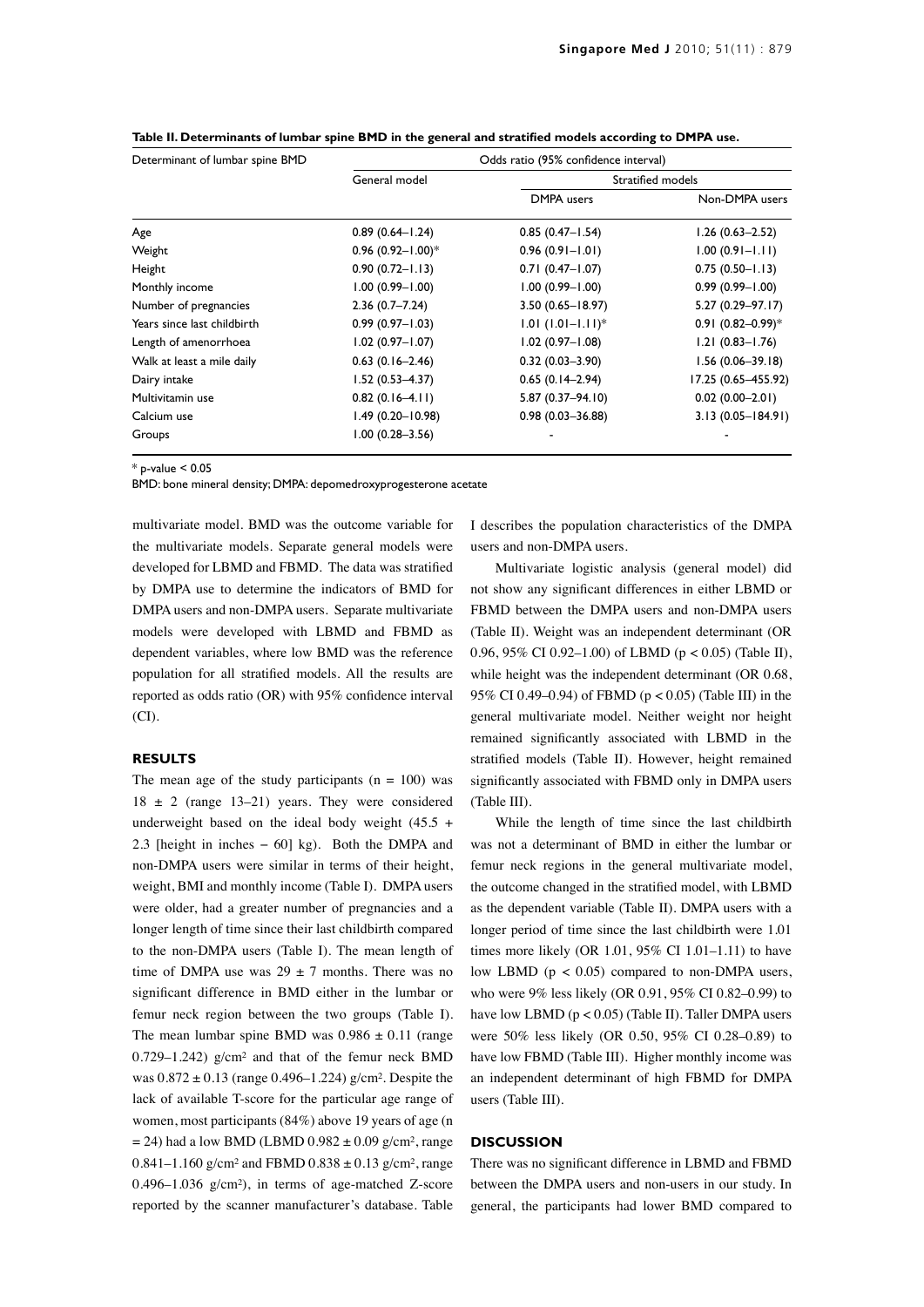| Determinant of femur neck BMD | Odds ratio (95% confidence interval) |                       |                       |  |
|-------------------------------|--------------------------------------|-----------------------|-----------------------|--|
|                               | General model                        |                       | Stratified models     |  |
|                               |                                      | DMPA users            | Non-DMPA users        |  |
| Age                           | $0.98(0.68 - 1.42)$                  | $1.40(0.70 - 2.78)$   | $2.13(0.60 - 7.53)$   |  |
| Weight                        | $0.96(0.92 - 1.01)$                  | $0.96(0.90 - 1.02)$   | $0.94(0.80 - 1.10)$   |  |
| Height                        | $0.68(0.49 - 0.94)^*$                | $0.50(0.28 - 0.89)^*$ | $0.44(0.17 - 1.14)$   |  |
| Monthly income                | $1.00(0.99 - 1.00)$                  | $1.00$ (1.00-1.00)*   | $0.99(0.99 - 1.00)$   |  |
| Number of pregnancies         | $3.03(0.91 - 10.02)$                 | $1.90(0.32 - 11.20)$  | 19.76 (0.81-481.20)   |  |
| Years since last childbirth   | $0.99(0.95 - 1.03)$                  | $1.02(0.97 - 1.07)$   | $0.91(0.79 - 1.04)$   |  |
| Length of amenorrhoea         | $1.00(0.96 - 1.05)$                  | $0.99(0.93 - 1.04)$   | $1.75(0.98 - 3.13)$   |  |
| Walk at least a mile daily    | $0.94(0.23 - 3.90)$                  | $0.50(0.06 - 4.45)$   | 3.04 (0.05-173.85)    |  |
| Dairy intake                  | $0.70(0.23 - 2.13)$                  | $0.57(0.11 - 2.97)$   | $5.70(0.15 - 214.71)$ |  |
| Multivitamin use              | $3.85(0.65 - 22.85)$                 | 20.76 (0.88-490.07)   | $2.35(0.01 - 602.46)$ |  |
| Calcium use                   | $0.32(0.03 - 3.02)$                  | $0.60(0.01 - 27.54)$  | $0.01(0.00 - 15.57)$  |  |
| Groups                        | $0.70(0.18 - 2.71)$                  |                       |                       |  |

| Table III. Determinants of femur neck BMD in the general and stratified models according to DMPA use. |  |  |
|-------------------------------------------------------------------------------------------------------|--|--|
|-------------------------------------------------------------------------------------------------------|--|--|

 $*$  p-value  $< 0.05$ 

BMD: bone mineral density; DMPA: depomedroxyprogesterone acetate

their age-matched peers and other adolescent DMPA users reported previously.<sup>(26)</sup> Lower weight and height were independent determinants of low (less than average) BMD in our participants. A lower income was also associated with low (less than average) FBMD in DMPA users.

Our finding of no significant differences in BMD between DMPA uses and non-DMPA users is similar to that reported by Scholes et al in a cross-sectional study of adolescent girls (aged 14–18 years) in the United States (US), and although non-significant, a trend of lower LBMD with longer DMPA use was reported by the authors.<sup>(26)</sup> DMPA users with a longer time since their last childbirth were more likely to have low (less than average) LBMD in our study. A greater likelihood of low LBMD in DMPA users with a longer time since childbirth, a surrogate for length of DMPA use in our study, is consistent with findings from the US study.<sup>(26)</sup> Non-DMPA users with a longer time since their last childbirth were less likely to have low LBMD, which can be explained by reversible bone loss due to pregnancy and lactation.(19,21,22) The length of lactation and a greater number of pregnancies were associated with low BMD in South Asian women.<sup>(22)</sup> Although the multivariate models were adjusted for the number of pregnancies among our participants, the lack of information on birth spacing and the length of lactation limits us from determining any confounding effect from these factors on BMD in our analysis. A small sample size also prevented further investigation with stratified analysis by length of time since the last childbirth.

The positive association between lower weight and lower BMD in Pakistani and Indian women<sup>(19,21,22)</sup> was due to poor nutrition. The association of low weight and

height with low BMD in our study conforms to previous findings.(19,21,22) Girls in Bangladesh were reported to have lower nutritional intake than the recommended daily allowance.(13) Vitamin D deficiency in Bangladeshi women of childbearing  $age^{(17,18)}$  may also negatively impact their BMD. A lower-than-recommended ideal body weight in our participants indicates a need for improving the nutritional status in these women, particularly among adolescent DMPA users. Very few women in our study reported any dairy intake (Table I). Calcium and multivitamin supplement use was also very low (Table I). The lack of information on vitamin D levels and supplemental use of vitamins limits us from reporting any effect of these nutrients on the BMD. Nonetheless, our results reasonably raise the question that poor nutrition in the participants may be masking the effect of DMPA use on bone. The DMPA users, regardless of age, had a similar BMD (lumbar and femur neck) compared to the non-DMPA users. No increase in BMD with increased age adds to the World Health Organization (WHO) concern<sup> $(4)$ </sup> that DMPA use in undernourished women may hinder the gaining of peak bone mass when DMPA is started during adolescence. Our results could be of assistance in developing an evidence-based prescription policy for adolescent DMPA users. We recommend prescribing nutritional supplements, including calcium and vitamin D, to DMPA users, specifically to those who begin its use during adolescent years.

According to a WHO report, 80% of Bangladeshi women marry in their adolescence, 50% of whom marry by the age of  $15$ .<sup> $(13)$ </sup> Even if contraception is practised later in marriage, for many, that would mean beginning family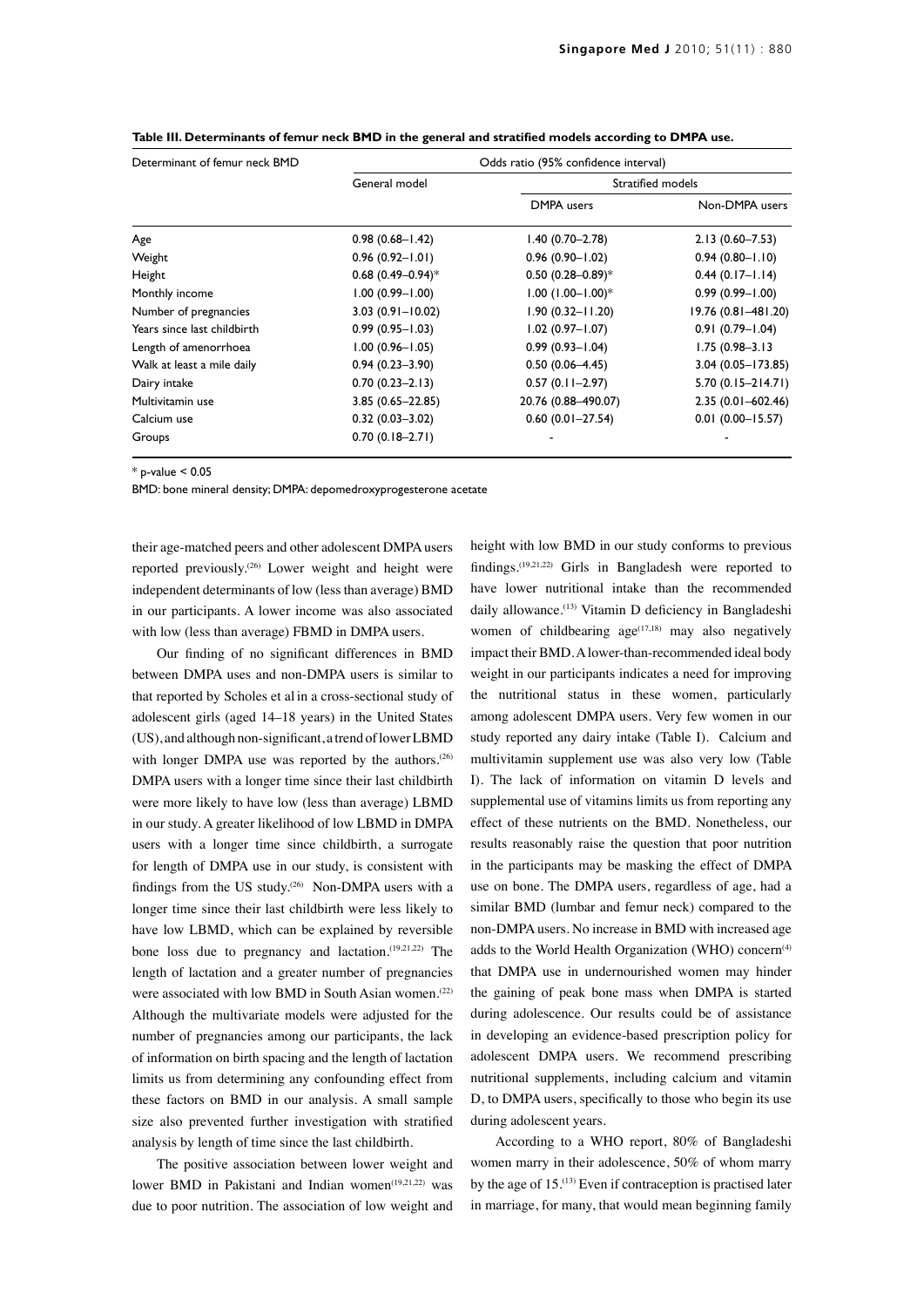planning while still in their adolescent years. About 57% of our participants had a child by the age of 19. The median birth interval in Bangladesh is 39 months, also implying interim contraception use.<sup>(13)</sup> Poor nutritional status reported with lower body weight, low dairy intake and low supplemental calcium and vitamin use may itself (without DMPA use) pose a risk for poor bone health in these women.<sup>(27)</sup> Bone loss during pregnancy and lactation $(19,21)$  should also be considered when prescribing DMPA to undernourished adolescent women who have yet to reach their peak bone mass. Other contraceptive methods should be considered during adolescence, and this may need to be emphasised, specifically among women who are undernourished. In addition to the duration of use, an awareness campaign for healthcare providers may help focus on age and nutritional status when prescribing DMPA. A longitudinal study with nutritional intervention (e.g. calcium and vitamin D supplementation) in adolescent DMPA users may help decide on a prescription policy by confirming the effects of DMPA on undernourished adolescent bones.

Long-term DMPA use (mean length of use  $29 \pm 7$ months) among the participants was the strength of this study. However, its cross-sectional nature limits us from following any trend of change with longer DMPA use or discontinuation. To the extent that our findings reflect the risk of bone loss in undernourished long-term DMPA users, the results from this study may be generalisable to other populations with a similar age group.

Our findings suggest that nutritional supplementation, such as calcium and vitamin D for all adolescents and specifically, for those who require DMPA prescription, should be encouraged so as to promote bone health as they approach their peak bone mass. Contrary to most studies,(6-8) no change in the BMD of adolescent DMPA users compared to those without any hormonal contraceptive use was reported in our study. However, as evidenced from the above discussion, the effect on bone from DMPA use may have been masked due to poor nutrition, which requires further investigation. It is therefore imperative that research continues to be conducted on the effects of DMPA on BMD in women who start DMPA use in adolescence, especially in developing countries whose population has similar characteristics.

# **ACKNOWLEDGEMENTS**

This project was supported by the Parry Research Scholar Grant fund. The authors wish to acknowledge the data entry skills of Mary Walker and Judy Smith, doctoral students from Texas Woman's University, Ms Monwara Begum for her help with the data collection, as well as all clinical and field workers from the Marie Stopes Clinic in Dhaka, Bangladesh.

#### **REFERENCES**

- 1. Lopez LM, Grimes DA, Schulz KF, Curtis KM. Steroidal contraceptives: effect on bone fractures in women. Cochrane Database Syst Rev 2009; CD006033.
- 2. Westhoff C. Depot-medroxyprogesterone acetate injection (Depo-Provera): a highly effective contraceptive option with proven long-term safety. Contraception 2003; 68:75-87.
- 3. Cromer BA, Scholes D, Berenson A, et al. Depot medroxyprogesterone acetate and bone mineral density in adolescents--the Black Box Warning: a Position Paper of the Society for Adolescent Medicine. J Adolesc Health 2006; 39: 296-301.
- 4. Medical Eligibility Criteria for Contraceptive Use, 2008 updates, WHO/RHR/09.19, 2008. Available at: whqlibdoc.who.int/hq/2008/ WHO\_RHR\_08.19\_eng.pdf. Accessed October 19, 2010.
- 5. McGough P, Bigrigg A. Effect of depot medroxyprogesterone acetate on bone density in a Scottish industrial city. Eur J Contracept Reprod Health Care 2007; 12:253-9.
- 6. Cromer BA, Blair JM, Mahan JD, Zibners L, Naumovski Z. A prospective comparison of bone density in adolescent girls receiving depot medroxyprogesterone acetate (Depo-Provera), levonorgestrel (Norplant), or oral contraceptives. J Pediatr 1996; 129:671-6.
- 7. Busen NH, Britt RB, Rianon N. Bone mineral density in a cohort of adolescent women using depot medroxyprogesterone acetate for one to two years. J Adolesc Health 2003; 32:257-9.
- 8. Kaunitz AM, Arias R, McClung M. Bone density recovery after depot medroxyprogesterone acetate injectable contraception use. Contraception 2008; 77:67-76.
- 9. Scholes D, LaCroix AZ, Ichikawa LE, Barlow WE, Ott SM. Injectable hormone contraception and bone density: results from a prospective study. Epidemiology 2002; 13:581-7.
- 10. Lara-Torre E, Edwards CP, Perlman S, Hertweck SP. Bone mineral density in adolescent females using depot medroxyprogesterone acetate. J Pediatr Adolesc Gynecol 2004; 17:17-21.
- 11. Paschall S, Kaunitz AM. Depo-Provera and skeletal health: a survey of Florida obstetrics and gynecologist physicians. Contraception 2008; 78:370-6.
- 12. Food and Drug Administration. Office of Women's Health update, December 2004 - January 2005. November, 2004: Depo-Provera. Available at: www.fda.gov/ForConsumers/ByAudience/ ForWomen/ucm118632.htm. Accessed April 24, 2010.
- 13. World Health Organization. Bangladesh and Family Planning: An Overview. Available at: www.searo.who.int/LinkFiles/Family\_ Planning\_Fact\_Sheets\_bangladesh.pdf. Accessed April 24, 2010.
- 14. Schuler SR, Hashemi SM, Riley AP, Akhter S. Credit programs, patriarchy and men's violence against women in rural Bangladesh. Soc Sci Med 1996; 43:1729-42.
- 15. United Nations Food and Agricultural Organization. Food and Nutrition report, Nutrition Country Profiles: Bangladesh. Available at: www.fao.org/ag/agn/nutrition/bgd\_en.stm. Accessed April 24, 2010.
- 16. National Institute of Population Research and Training. Bangladesh Health Survey 2007. Available at: www.measuredhs. com/pubs/pdf/FR207/FR207[April-10-2009].pdf. Accessed April 24, 2010.
- 17. Islam MZ, Lamberg-Allardt C, Karkkainen M, et al. Vitamin D deficiency: a concern in premenopausal Bangladeshi women of two socio-economic groups in rural and urban region. Eur J Clin Nutr 2002; 56:51-6.